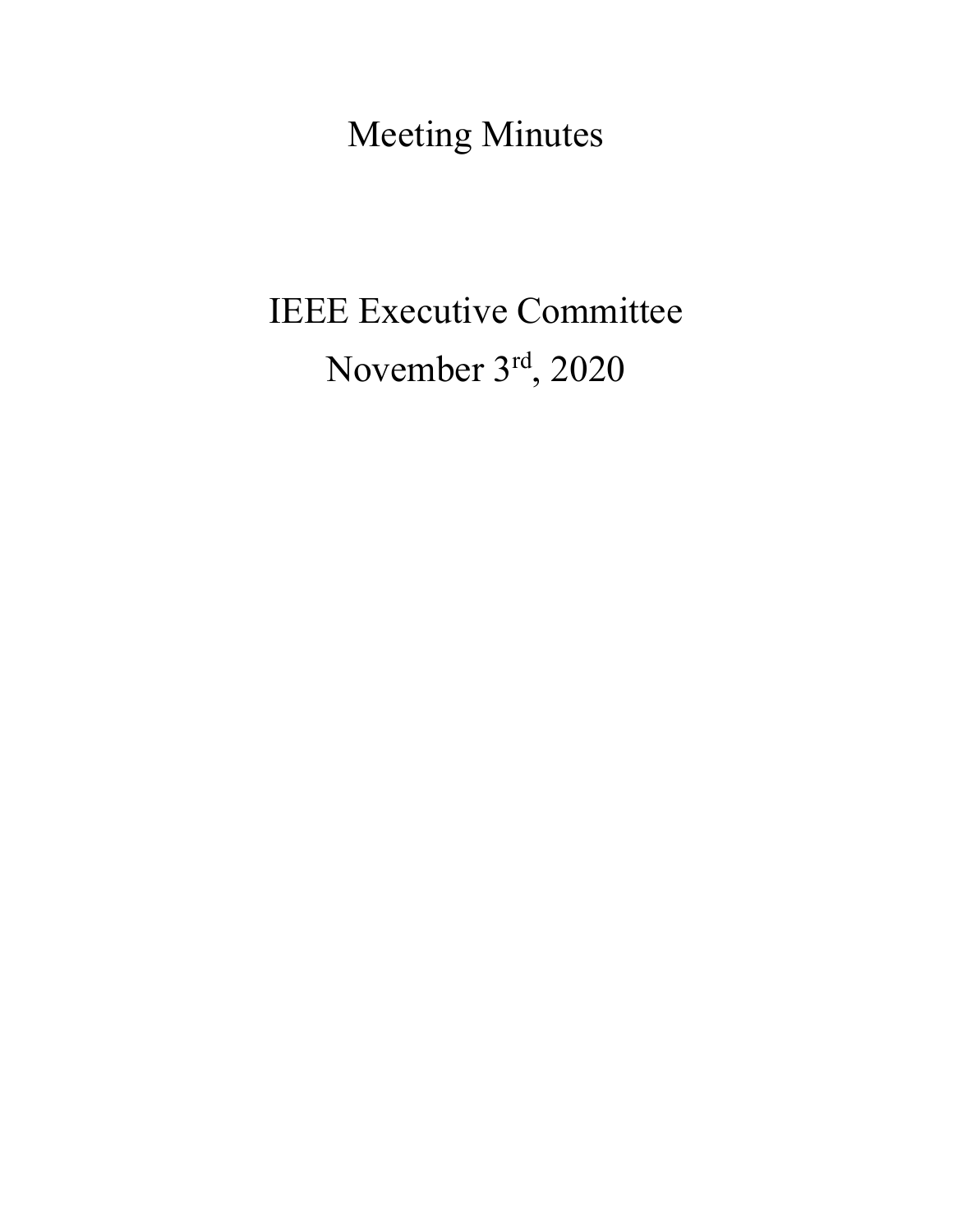

University of Saskatchewan IEEE Student Branch Meeting minutes for Sept 29, 2020 Page 2 of 5

### 1. CALL MEETING TO ORDER

Motion: Leo Second: Nate

# 2. CALL FOR QUORUM

| <b>ABSENT</b> | <b>PRESENT</b>   | <b>POSITION</b>                   | <b>MEMBER</b>          | <b>SIGNATURES</b> |
|---------------|------------------|-----------------------------------|------------------------|-------------------|
|               | $\boldsymbol{x}$ | Chair*                            | Alexandria Shields     |                   |
|               |                  |                                   | (Lexie)                |                   |
|               | $\mathbf{x}$     | Vice Chair*                       | Jonathan Tu            |                   |
|               | $\boldsymbol{x}$ | Finance Director*                 | Rafeh Khan             |                   |
|               | $\mathbf{x}$     | Academic Director*                | Devin Ramaswami        |                   |
|               | $\boldsymbol{x}$ | Social Director*                  | Leo Blocka             |                   |
|               | $\mathbf{x}$     | <b>Public Relations Director*</b> | <b>Austin Grismer</b>  |                   |
|               | $\mathbf{x}$     | McNaughton Director*              | Braeden Leisler        |                   |
|               |                  | <b>Illumination Director*</b>     | N/A                    |                   |
|               | $\mathbf{x}$     | Community Outreach Director*      | Nate Berzolla          |                   |
|               | X                | Grad. Banquet Director*           | <b>Riley Stevenson</b> |                   |
|               |                  | <b>Robotics Coordinator</b>       | N/A                    |                   |
|               | $\mathbf{x}$     | Discord Manager                   | Alex Bechtold          |                   |
|               | X                | Grad. Student Rep.                | Logan Markewich        |                   |
| $\mathbf{x}$  |                  | Second Year Rep.                  | Gedeon Isezerano       |                   |
|               | $\mathbf{x}$     |                                   | Hasin Raihan           |                   |
|               | $\mathbf{x}$     | Third Year Rep.                   | Alex Bechtold          |                   |
|               | $\mathbf{x}$     |                                   | Drew Johnston          |                   |
|               | X                | Fourth Year Rep.                  | Dayne Gawley           |                   |
|               | X                |                                   | Dayton Haubrich        |                   |

\* Indicates Officer positions entitled to vote and compose the "Executive Committee".

Executive Meetings are only to be attended by Executive members, the Class Representative Committee and any non-Executive individual(s) invited by the Branch Chair for official purposes (Constitution Article 9, Section 2).

Quorum for any Executive meeting is two-thirds of the Executive. No motions can be passed without quorum. With quorum, all motions may be passed by simple majority vote (Constitution Article 9, Section 4).

# 3. Accept meeting minutes from last meeting

Motion: Nate Result: Pass Against: 0 Abstain: 1 For: 7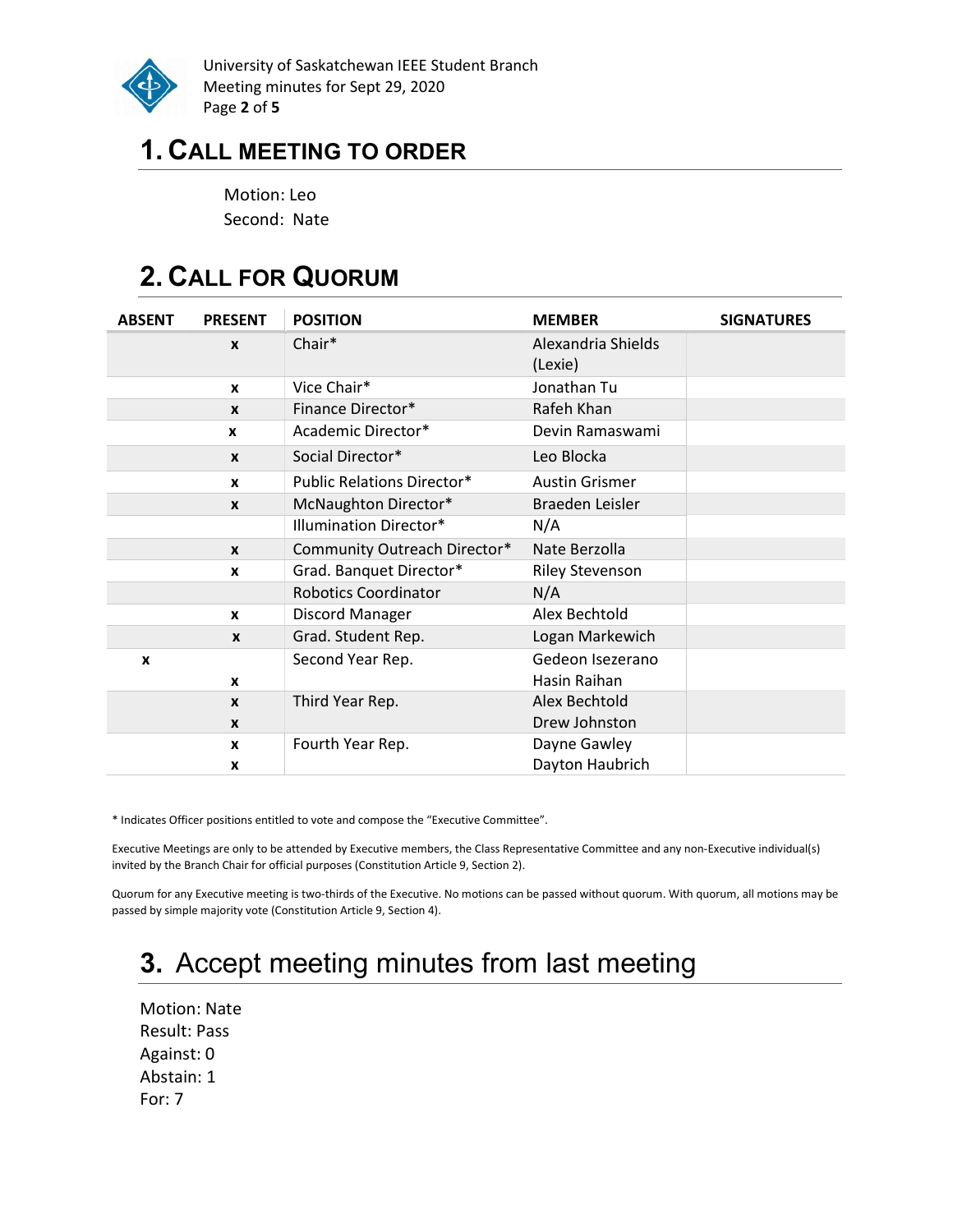

## 4. NEW BUSINESS

4.1. Executive Items

#### **Chair**

- **NET** NSS Meeting this Thursday
- **Johanson Meeting this Friday** 
	- $\circ$  Following up with his conversations with 3<sup>rd</sup> year profs

#### Vice Chair

**Website is fully updated** 

#### Financial Director

- Reimbursement to Chris Elash for EE265 Tutorial of \$70
	- o Motion: Raf
	- o Result: Pass
	- o Against:0
	- o Abstain:0
	- o For:8
- Submitted the clothing order to Midwest

#### Academic Director

- Monday November  $9<sup>th</sup>$  tutorial for EE221 (still specifying a time)
- EE265 tutorial was a success around 19 students attended
	- o Good feedback
- **EXT** Lars may be interested in leading some tutorials next term

#### Social Director

- Game event this past Friday was a success (two full game rooms)
- Next gaming event could be mid or late November or even reading week
- **In contact with Big Brother Big Sister** 
	- o Planning for 30 kids (~\$1000 budgeting)
	- o End of November/ Start of December to get the gifts to Big Brother Big Sister
- **Still need to contact Hose and Hydrant**

Public Relations Director

**EXEC** Linkedin page has been created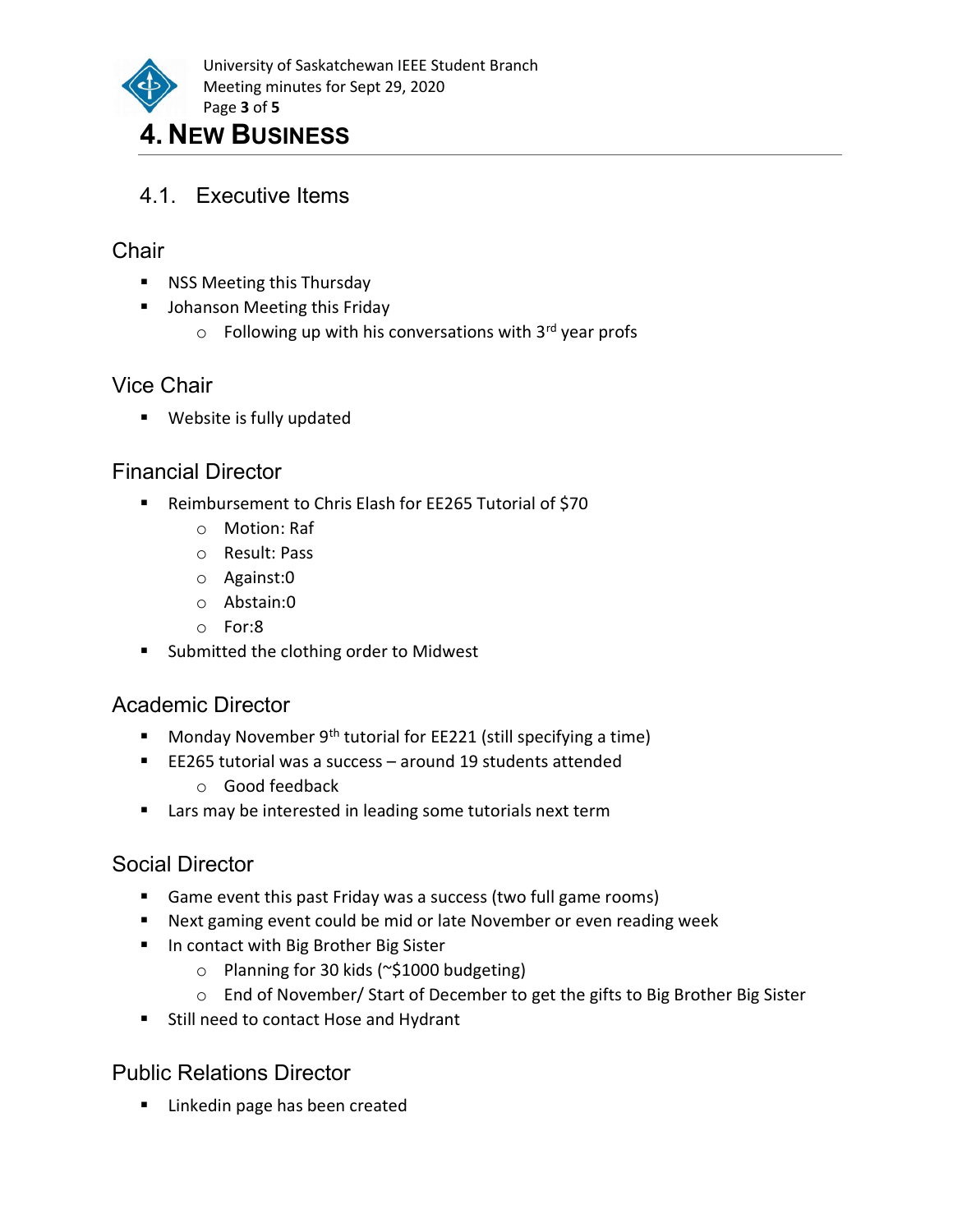

■ Nothing to report

#### Illumination Director

#### Community Outreach Director

■ Nothing to report

#### Graduation Banquet Director

■ Nothing to report

### SPECIAL COMMITTEE ITEMS

#### Robotics Coordinator

Not Present.

#### Discord Manager

- Up to 173 members on the IEEE discord
- Created a Tutor role to give the ability to mute/deafen in the voice channel

### STUDENT REPRESENTATIVE COMMITTEE ITEMS

#### Graduate Student Representative

■ Nothing to Report.

#### Second Year Representative

■ Nothing to Report.

#### Third Year Representative

■ Nothing to Report.

#### Fourth Year Representative

■ Nothing to Report.